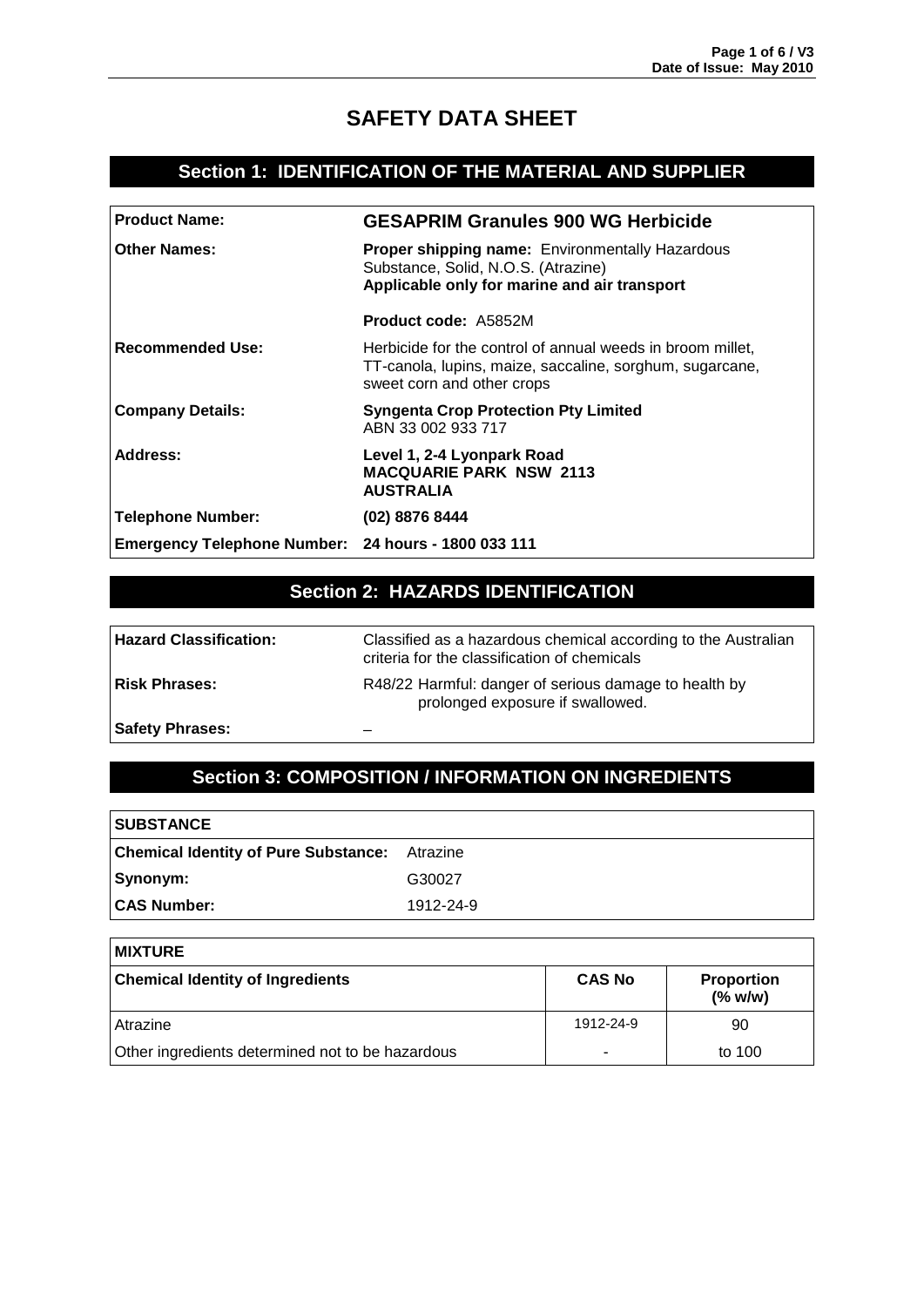|                                                               |                      | <b>Section 4: FIRST AID MEASURES</b>                                                                                                                                                         |  |
|---------------------------------------------------------------|----------------------|----------------------------------------------------------------------------------------------------------------------------------------------------------------------------------------------|--|
|                                                               |                      |                                                                                                                                                                                              |  |
| <b>Description of Necessary</b><br><b>First Aid Measures:</b> | treatment.           | In case of poisoning by any exposure route contact a doctor or<br>Poisons Information Centre on 131 126.<br>Have the product label or SDS with you when calling or going for                 |  |
|                                                               | Ingestion:           | If swallowed, seek medical advice immediately and<br>show this container or label. Do NOT induce<br>vomiting.                                                                                |  |
|                                                               | Eye contact:         | Rinse immediately with plenty of water, also under<br>the eyelids, for at least 15 minutes. Remove<br>contact lenses. Immediate medical attention is<br>required.                            |  |
|                                                               | <b>Skin contact:</b> | Take off all contaminated clothing immediately.<br>Wash off immediately with plenty of water.<br>If skin irritation persists, call a physician.<br>Wash contaminated clothing before re-use. |  |
|                                                               | Inhalation:          | Remove to fresh air. If breathing is irregular or<br>stopped, administer artificial respiration. Keep<br>patient warm and at rest. Call a physician or Poison<br>Control Centre immediately. |  |
| <b>Poisoning Symptoms:</b>                                    |                      | Poisoning symptoms in laboratory animals were non-specific                                                                                                                                   |  |
| <b>Medical Advice:</b>                                        |                      | There is no specific antidote available. Treat symptomatically.                                                                                                                              |  |

# **Section 5: FIRE FIGHTING MEASURES**

| <b>Suitable Extinguishing Media:</b>                                      | Small fires<br>Use water spray, alcohol-resistant foam, dry chemical or<br>carbon dioxide. DO NOT use a solid water stream as it may<br>scatter and spread fire.<br>Large fires<br>Alcohol-resistant foam or water spray. DO NOT use a solid<br>water stream as it may scatter and spread fire.   |
|---------------------------------------------------------------------------|---------------------------------------------------------------------------------------------------------------------------------------------------------------------------------------------------------------------------------------------------------------------------------------------------|
| <b>Hazards from Combustion</b><br><b>Products:</b>                        | As the product contains combustible organic components, fire<br>will produce dense black smoke containing hazardous products<br>of combustion. Combustion or thermal decomposition will evolve<br>toxic and irritant vapours.<br>Exposure to decomposition products may be a hazard to<br>health. |
| <b>Special Protective Precautions</b><br>and Equipment for Fire Fighters: | Wear full protective clothing and self-contained breathing<br>apparatus.<br>Do not allow run-off from fire fighting to enter drains or water<br>courses. Cool closed containers exposed to fire with water<br>spray.                                                                              |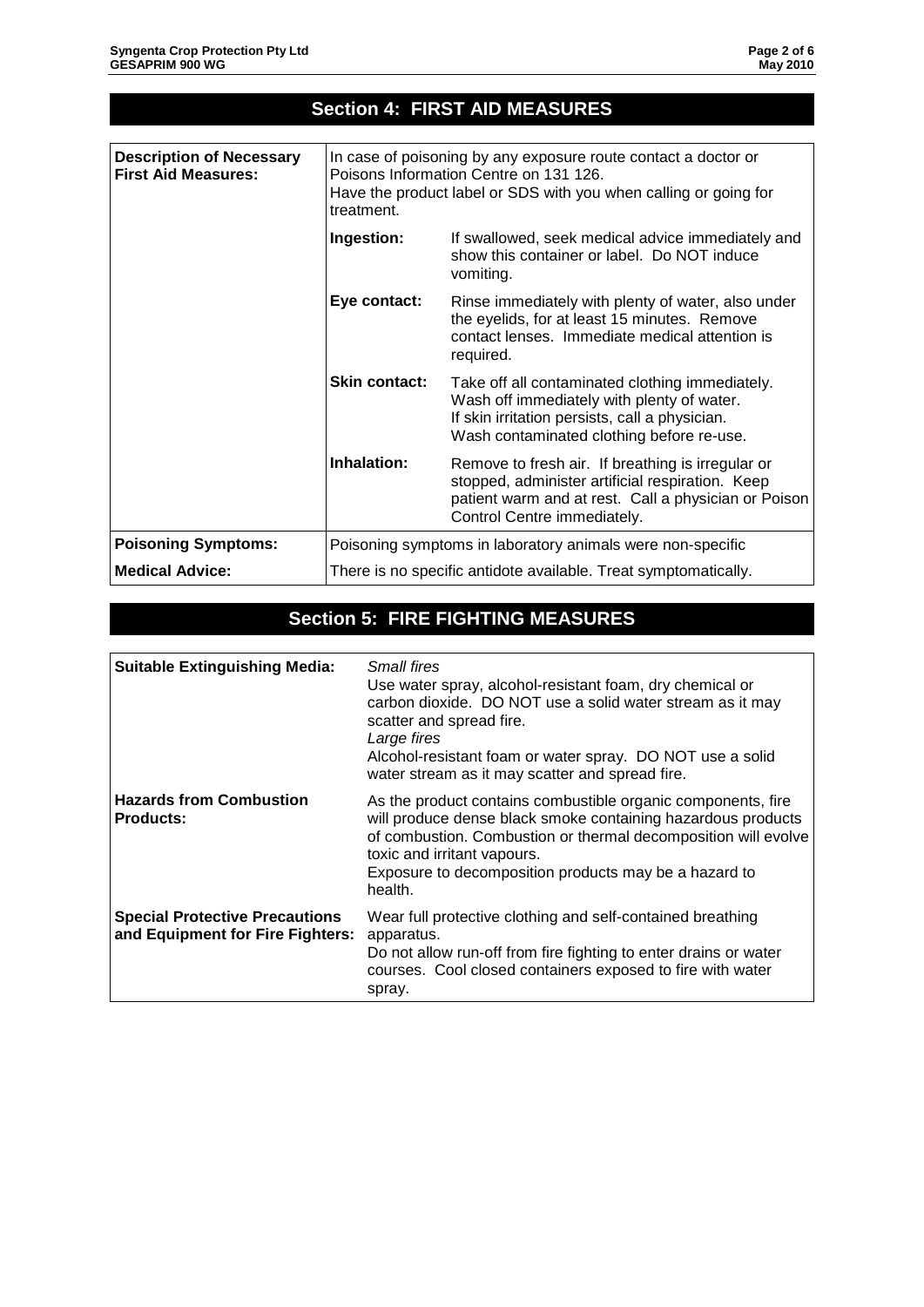## **Section 6: ACCIDENTAL RELEASE MEASURES**

| <b>Emergency Procedures:</b>                                         | In case of spillage it is important to take all steps necessary to<br>Avoid eye and skin contact<br>Avoid contamination of waterways                                                                                                                                                                                                                                                                                                                                                                                                                                                                                                                                                                                                                                                                                                                                                                        |
|----------------------------------------------------------------------|-------------------------------------------------------------------------------------------------------------------------------------------------------------------------------------------------------------------------------------------------------------------------------------------------------------------------------------------------------------------------------------------------------------------------------------------------------------------------------------------------------------------------------------------------------------------------------------------------------------------------------------------------------------------------------------------------------------------------------------------------------------------------------------------------------------------------------------------------------------------------------------------------------------|
| <b>Methods and Materials for</b><br><b>Containment and Clean Up:</b> | <b>Procedure for spill</b><br>Keep all bystanders away<br>(1)<br>Wear full length clothing and PVC gloves<br>(2)<br>Reposition any leaking containers so as to minimise<br>(3)<br>leakage<br>For a product spill: Sweep granule concentrate into a pile.<br>(4)<br>For a prepared spray spill: Dam and absorb spill with an<br>absorbent material (e.g. sand or soil).<br>Shovel into drums<br>(5)<br>Disposal of the material will depend upon the extent of the<br>(6)<br>spill<br>• For quantities up to 50 kg of product bury in a secure<br>landfill site<br>• For quantities greater than 50 kg seek advice from the<br>manufacturer (use emergency contact number below)<br>before attempting disposal. Contain in a secure location<br>until disposal method is established<br>Decontaminate spill area with detergent and water and<br>(7)<br>rinse with the smallest volume of water practicable. |

## **Section 7: HANDLING AND STORAGE**

| <b>Precautions for Safe Handling:</b> | Avoid contact with eyes and skin. DO NOT inhale dust or spray<br>mist. When preparing spray and using the prepared spray wear<br>elbow-length PVC gloves.<br>After use and before eating, drinking or smoking, wash hands,<br>arms and face thoroughly with soap and water. After each day's<br>use wash gloves. |
|---------------------------------------|------------------------------------------------------------------------------------------------------------------------------------------------------------------------------------------------------------------------------------------------------------------------------------------------------------------|
| <b>Conditions for Safe Storage:</b>   | Store in the closed, original container in a cool, well ventilated<br>area out of direct sunlight.                                                                                                                                                                                                               |

### **Section 8: EXPOSURE CONTROLS / PERSONAL PROTECTION**

#### **ALWAYS READ AND FOLLOW THE LABEL INSTRUCTIONS AND WARNINGS**

|                                       | Component                                                                                                                                                                                                                                                                                                        | Exposure limit | Value type |
|---------------------------------------|------------------------------------------------------------------------------------------------------------------------------------------------------------------------------------------------------------------------------------------------------------------------------------------------------------------|----------------|------------|
| <b>National Exposure Standards:</b>   | Atrazine                                                                                                                                                                                                                                                                                                         | 5 mg/mg $^3$   | 8h TWA     |
| <b>Syngenta Exposure Standards:</b>   | 2 mg/mg $^3$<br>8h TWA<br>Atrazine                                                                                                                                                                                                                                                                               |                |            |
| <b>Biological Limit Values:</b>       | No biological limits allocated                                                                                                                                                                                                                                                                                   |                |            |
| <b>Engineering Controls:</b>          | No special requirements. Product is used outdoors.                                                                                                                                                                                                                                                               |                |            |
| <b>Personal Protective Equipment:</b> | Avoid contact with eyes and skin. DO NOT inhale dust or spray<br>mist. When preparing spray and using the prepared spray wear<br>elbow-length PVC gloves.<br>After use and before eating, drinking or smoking, wash hands,<br>arms and face thoroughly with soap and water. After each day's<br>use wash gloves. |                |            |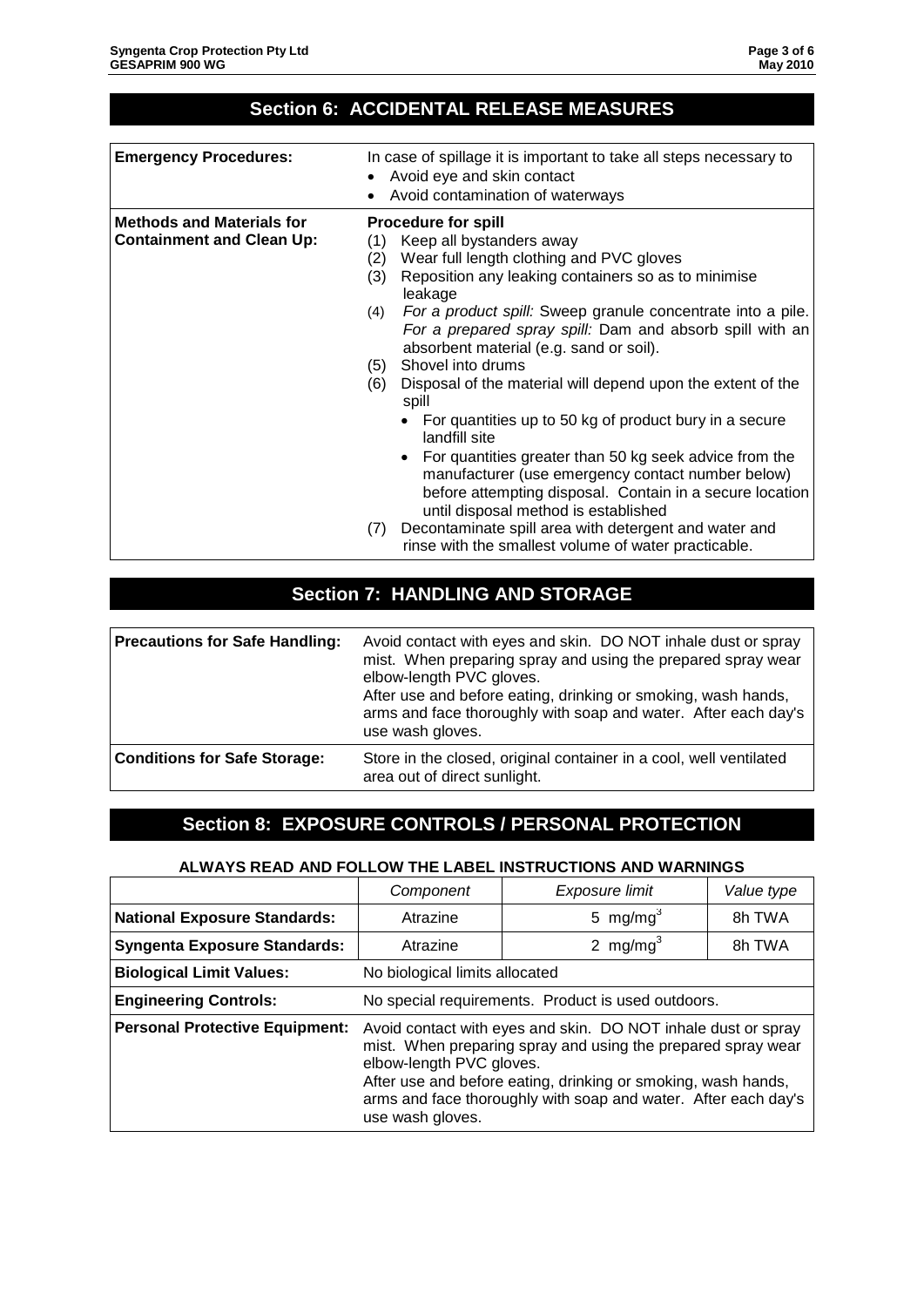### **Section 9: PHYSICAL AND CHEMICAL PROPERTIES**

| Appearance:                             | Light beige to brown<br>granules | <b>Boiling Point/Range:</b>    | $100^{\circ}$ C                             |
|-----------------------------------------|----------------------------------|--------------------------------|---------------------------------------------|
| Odour:                                  | 6.0 - 10.0 at 1 % w/v            | <b>Freezing/Melting Point:</b> | Not available                               |
| pH:                                     | 6.0 - 10.0 at 1 % w/v            | Solubility:                    | Miscible                                    |
| <b>Surface tension:</b>                 | 34.2 mN/m at $20^{\circ}$ C      | <b>Bulk Density:</b>           | $0.40 - 0.45$ g/cm <sup>3</sup>             |
|                                         |                                  |                                |                                             |
| Flammability<br>(solid, gas):           | Not highly flammable             | <b>Explosive Properties:</b>   | Not oxidising                               |
| <b>Minimum Ignition</b>                 | $500^{\circ}$ C                  | <b>Oxidising Properties:</b>   | Not explosive                               |
| Temperature:                            |                                  | <b>Corrosiveness:</b>          | Not corrosive                               |
| <b>Minimum Ignition</b><br>Temperature: | $0.03 - 0.1$ J                   | <b>Burning number:</b>         | 2 at $20^{\circ}$ C<br>2 at $100^{\circ}$ C |
| <b>Dust explosion class:</b>            | Forms flammable dust<br>clouds   |                                |                                             |

## **Section 10: STABILITY AND REACTIVITY**

| <b>Chemical Stability:</b>                         | Stable under normal conditions.                                                |
|----------------------------------------------------|--------------------------------------------------------------------------------|
| Conditions to Avoid:                               | Avoid strong acids and alkali materials.                                       |
| <b>Incompatible Materials:</b>                     | None known.                                                                    |
| <b>Hazardous Decomposition</b><br><b>Products:</b> | Combustion or thermal decomposition will evolve toxic and<br>irritant vapours. |
| <b>Hazardous Reactions:</b>                        | None known. Hazardous polymerization does not occur.                           |

### **Section 11: TOXICOLOGICAL INFORMATION**

| <b>Health Effects from Likely Routes of Exposure:</b> |                         |                                                                                                                                                                    |
|-------------------------------------------------------|-------------------------|--------------------------------------------------------------------------------------------------------------------------------------------------------------------|
| Acute:                                                | <b>Oral toxicity:</b>   | <b>LOW TOXICITY</b><br>Tests on rats indicate this product has a low toxicity following<br>single doses of undiluted product.<br>$(LD_{50} = 3,129 \text{ mg/kg})$ |
|                                                       | <b>Dermal toxicity:</b> | <b>LOW TOXICITY</b><br>Tests on rats indicate this product has a low toxicity following<br>skin contact with undiluted product.<br>$(LD_{50} > 5,050$ mg/kg)       |
|                                                       | Inhalation:             | <b>VERY LOW TOXICITY</b><br>Tests on rats indicate this product is not harmful due to<br>inhalation of undiluted product/.<br>$LC_{50}$ (4h) > 2.67 mg/L air)      |
|                                                       | <b>Skin irritation:</b> | <b>NON IRRITANT</b>                                                                                                                                                |
|                                                       | Eye irritation:         | <b>NON IRRITANT</b>                                                                                                                                                |
|                                                       | Sensitisation:          | <b>NOT A SENSITISER</b>                                                                                                                                            |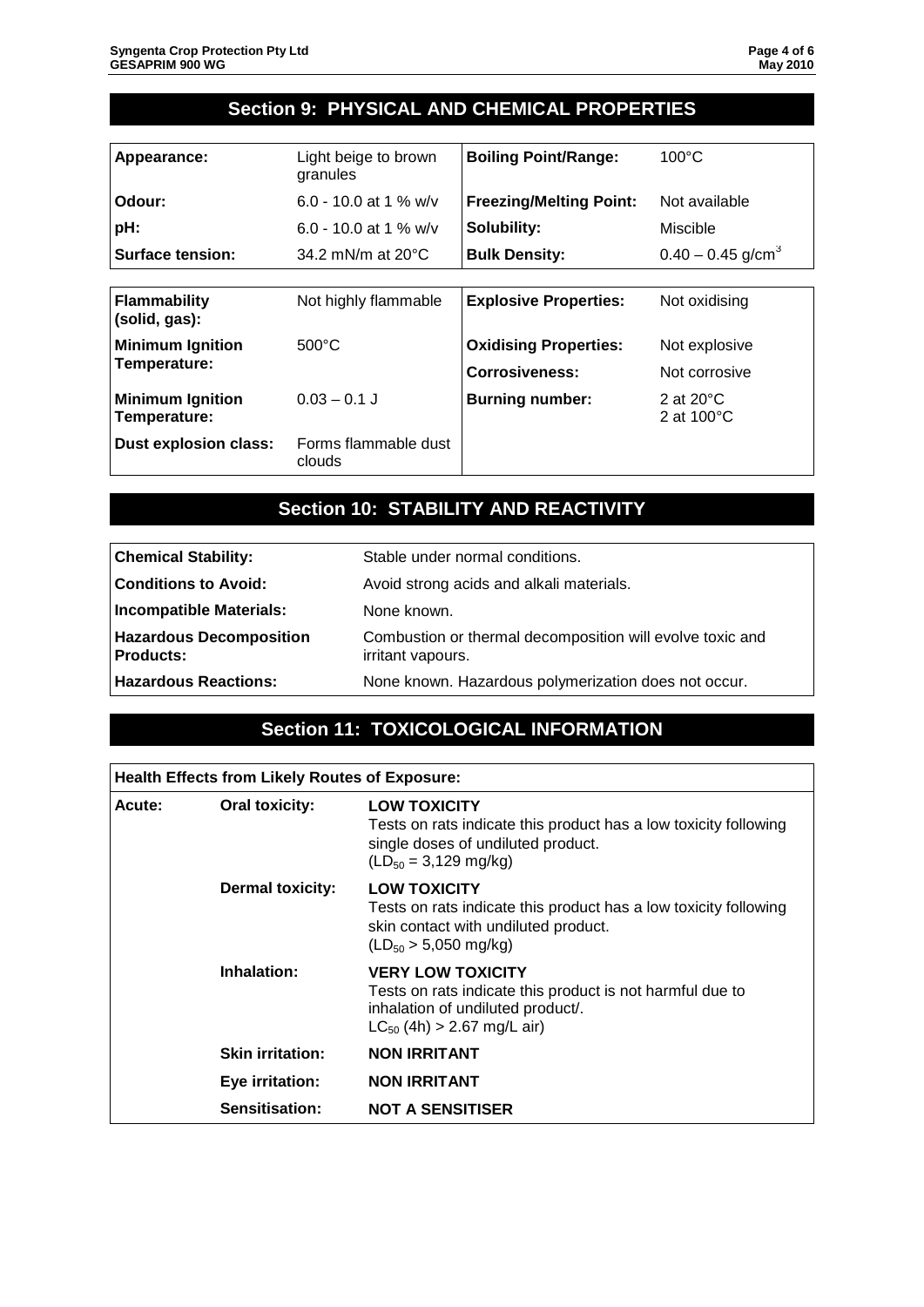#### **Chronic: Atrazine technical** has been extensively tested on laboratory mammals and in testtube systems. No evidence was obtained of mutagenic, teratogenic or reproductive effects.

Sex and strain-specific mammary tumours observed in rats that have questionable significance for humans. Cardiotoxicity observed in a long-term, high dose dog study. No adverse effects in humans are expected at levels below the occupational exposure limit and when the product is handled and used according to the label

#### **Section 12: ECOLOGICAL INFORMATION**

| <b>Ecotoxicity:</b>                         | Toxicity to fish:<br>Toxicity to daphnia<br>and other aquatic<br><i>invertebrates:</i><br>Toxicity to algae: | Slightly to moderately toxic to fish<br>Lepomis macrochirus (bluegill sunfish):<br>$LC_{50}$ > 59 mg/L, 96h<br>Salmo trutta (trout):<br>$LC_{50} = 4.4$ mg/L, 96 h<br><b>Slightly toxic to aquatic invertebrates</b><br>Daphnia magna (Water flea):<br>$EC_{50}$ > 27.1 mg/L, 48 h<br>Very highly toxic to algae<br>Pseudokirchneriella subcapitata (green algae): |  |
|---------------------------------------------|--------------------------------------------------------------------------------------------------------------|--------------------------------------------------------------------------------------------------------------------------------------------------------------------------------------------------------------------------------------------------------------------------------------------------------------------------------------------------------------------|--|
|                                             |                                                                                                              | $EC_{50} = 0.029$ mg/L, 72 h                                                                                                                                                                                                                                                                                                                                       |  |
| Persistence and<br>Degradability:           |                                                                                                              | Atrazine is not persistent in soil and is stable in water                                                                                                                                                                                                                                                                                                          |  |
| <b>Mobility:</b>                            |                                                                                                              | Atrazine has high mobility in soil                                                                                                                                                                                                                                                                                                                                 |  |
| <b>Bioaccumulative</b><br><b>Potential:</b> | Atrazine has medium potential for bioaccumulation.                                                           |                                                                                                                                                                                                                                                                                                                                                                    |  |

### **Section 13: DISPOSAL CONSIDERATIONS**

| <b>Disposal Methods and</b><br><b>Containers:</b>              | Shake bag contents into spray tank until the bag is empty. DO NOT<br>dispose of undiluted chemicals on site. Puncture or shred and bury empty<br>containers in a local authority landfill. If no landfill is available, bury the<br>containers below 500 mm in a disposal pit specifically marked and set up<br>for this purpose clear of waterways, desirable vegetation and tree roots.<br>Empty containers and product should not be burnt. |
|----------------------------------------------------------------|------------------------------------------------------------------------------------------------------------------------------------------------------------------------------------------------------------------------------------------------------------------------------------------------------------------------------------------------------------------------------------------------------------------------------------------------|
| <b>Special Precautions</b><br>for Landfill or<br>Incineration: | Not applicable                                                                                                                                                                                                                                                                                                                                                                                                                                 |

### **Section 14: TRANSPORT INFORMATION**

| <b>LAND TRANSPORT</b><br>ADG       | Not a dangerous good in Australia |                                         |                |
|------------------------------------|-----------------------------------|-----------------------------------------|----------------|
| <b>UN Number:</b>                  | None allocated                    | <b>Packing Group:</b>                   | None allocated |
| <b>UN Proper Shipping</b><br>Name: | None allocated                    | <b>Special Precautions</b><br>for User: | None allocated |
| Class:                             | None allocated                    | <b>Hazchem Code:</b>                    | None allocated |
| <b>Subsidiary Risk:</b>            | None allocated                    |                                         |                |